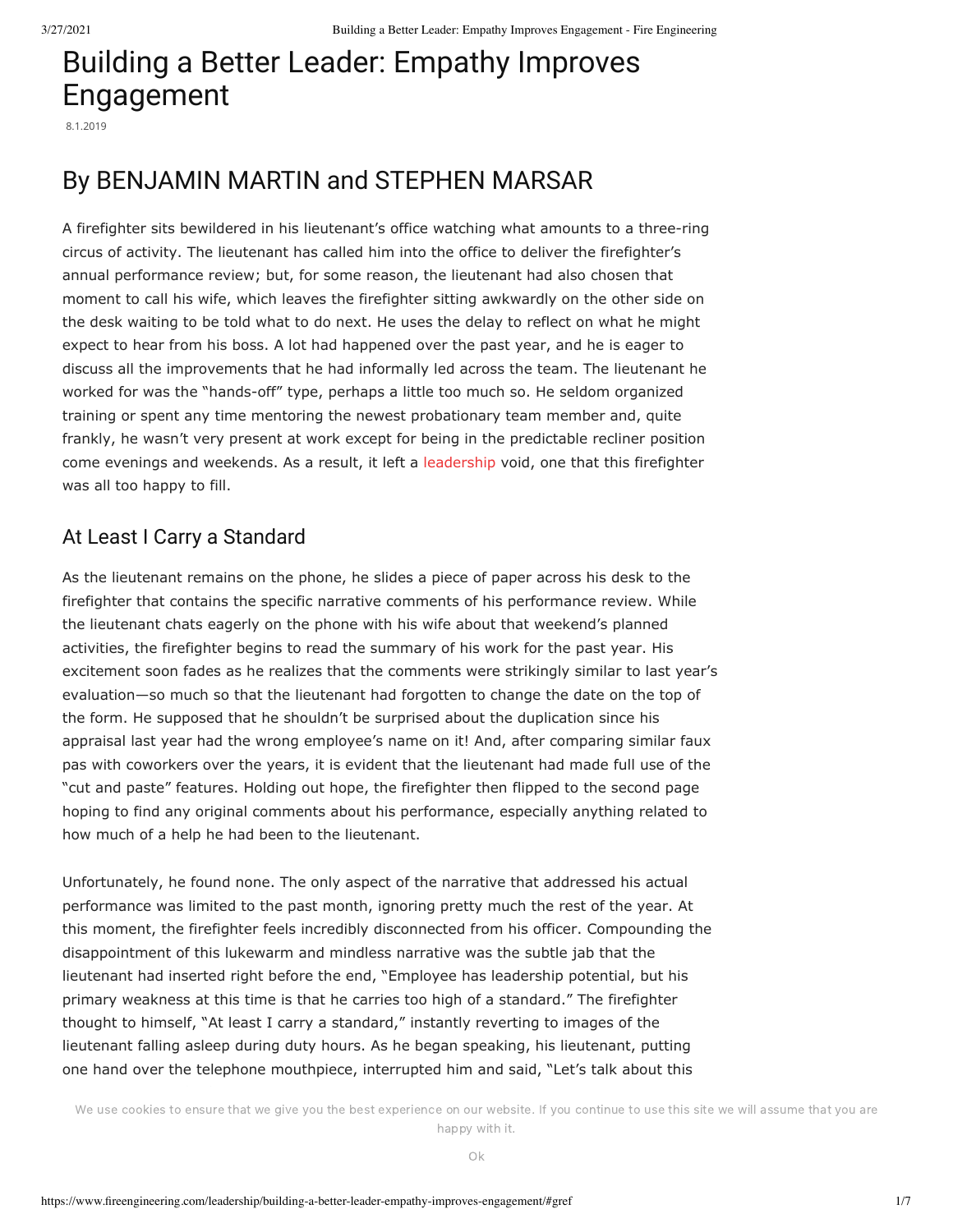sometime in the next cycle. The firefighter left with his mouth agape, stunned at the sheer laziness of and lack of engagement from his boss.

### Effective Engagement or Not?

Does this story sound familiar? Unfortunately, despite great strides in leadership training and development, the fire service as a whole still struggles with preparing its leaders for effective employee engagement. Let's be clear on this: Neither screaming at employees to put them in their place nor deriding them in front of their peers counts as productive employee engagement. Although both actions are storied in the fire service, the days of saying whatever you want without regard for how others might receive it are over. Developing empathetic leaders who can deliver quality feedback is the key to more effectively connecting with and motivating today's fire service.

"People hunger for feedback, yet too many managers, supervisors, and executives are inept at giving it or are disinclined to provide any. Empathy represents the foundation skill for all the social competencies important to work," says Dr. Daniel Goleman in the book *Working with Emotional Intelligence.*1

### Working with Emotional Intelligence

This discussion builds on our article, "Avoid Leading Under the Influence of Emotions" (*Fire Engineering*, April 2018).2 We highlighted how to use Dr. Daniel Goleman's five principles of emotional intelligence: self-awareness, self-regulation, motivation, empathy, and social skills to build a better rapport with team members to enable more comfortable conversations, especially with difficult employees. We strongly encourage you read it; it will help you gain a better understanding of a topic that could be instrumental in improving your effectiveness as a leader. This article focuses more specifically on the importance of developing empathy as a leader.

When a leader lacks social competence skills such as empathy, it can result in an inability to create and maintain trust among his team. This lack of empathy can also compound leadership problems if the leader comes across as a robot, seemingly indifferent to employees' problems, or lacks the ability to control emotional outbursts—especially when frustrated. Such disastrous results may very well be a limiting factor in the promotion process or, on promotion, to your effectiveness as a leader. In *Working with Emotional Intelligence*, Goleman highlights five areas where employing empathy is essential to avoid an impression of social awkwardness, disingenuousness, or untrustworthiness with the respective leadership trait, as follows: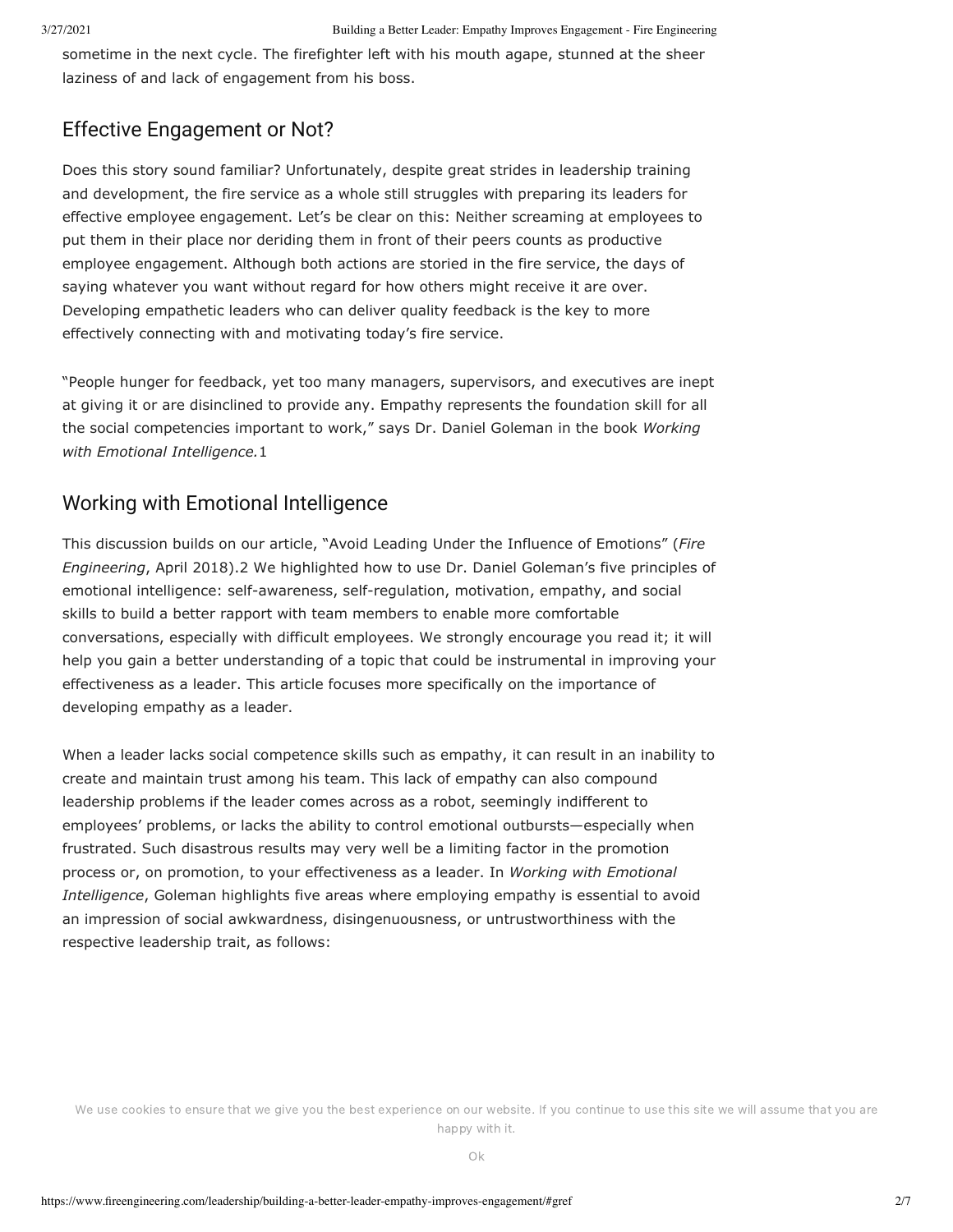- Sensing the feelings and perspectives of others—**Understanding Others.**
- Anticipating, recognizing, and meeting the employee's needs—**Service Orientation.**
- Sensing development needs and bolstering the abilities of others-**Developing Others.**
- Cultivating opportunities through diverse thinking—**Leverage Diversity.**
- Reading political and social currents in an organization—**Political Awareness.**

Of these five traits, the most important—in terms of leadership effectiveness—is the ability to develop others. Goleman explains that in a study, college students completing their master in business administration degrees received an assignment followed by a positive, negative, or no-feedback response. The group that received no feedback suffered the same decrease in self-confidence and efficacy as the group that received negative feedback. Goleman continues, "The report cautions that when organizations deprive employees of specific job-related information, they may unknowingly inhibit their performance in a negative way." Far too many leaders put themselves and their comfort first rather than facing the potentially challenging task of delivering negative feedback to a teammate.

"People these days need to have the sense they are getting increasingly competent as they go on—or they won't stay," says Goleman.

### The Politics of Empathy

Other considerations on the use of empathy are worth exploring. Goleman highlights a tendency exhibited mostly by hierarchal organizations from the 1970s into the early 2000s to have their leaders mostly withhold empathy toward their teams to create a visible divide in power. Specifically, individuals at the bottom of the hierarchy were culturally expected to be sensitive to how their bosses felt about things and cater to keeping them happy—e.g., caving on important issues if it could potentially challenge the bosses' status. In turn, bosses seldom reciprocated in regard to the subordinates. Thus, those with more power used empathy and feelings as leverage over those perceived to have less power.

### Tempering Empathy and Distress: Establishing Shared Accountability

Sometimes limiting empathy in professional relationships remains the best course of action. For instance, if an employee violates a community standard that makes it impossible to maintain employment, it remains the mission of the leader to discharge the employee of his duties respectfully. Despite the inevitable display of emotion from the employee, the leader cannot allow any shared feelings of remorse to bully him into concessions that will enable the employee to stay. However, during the investigation, it certainly is appropriate to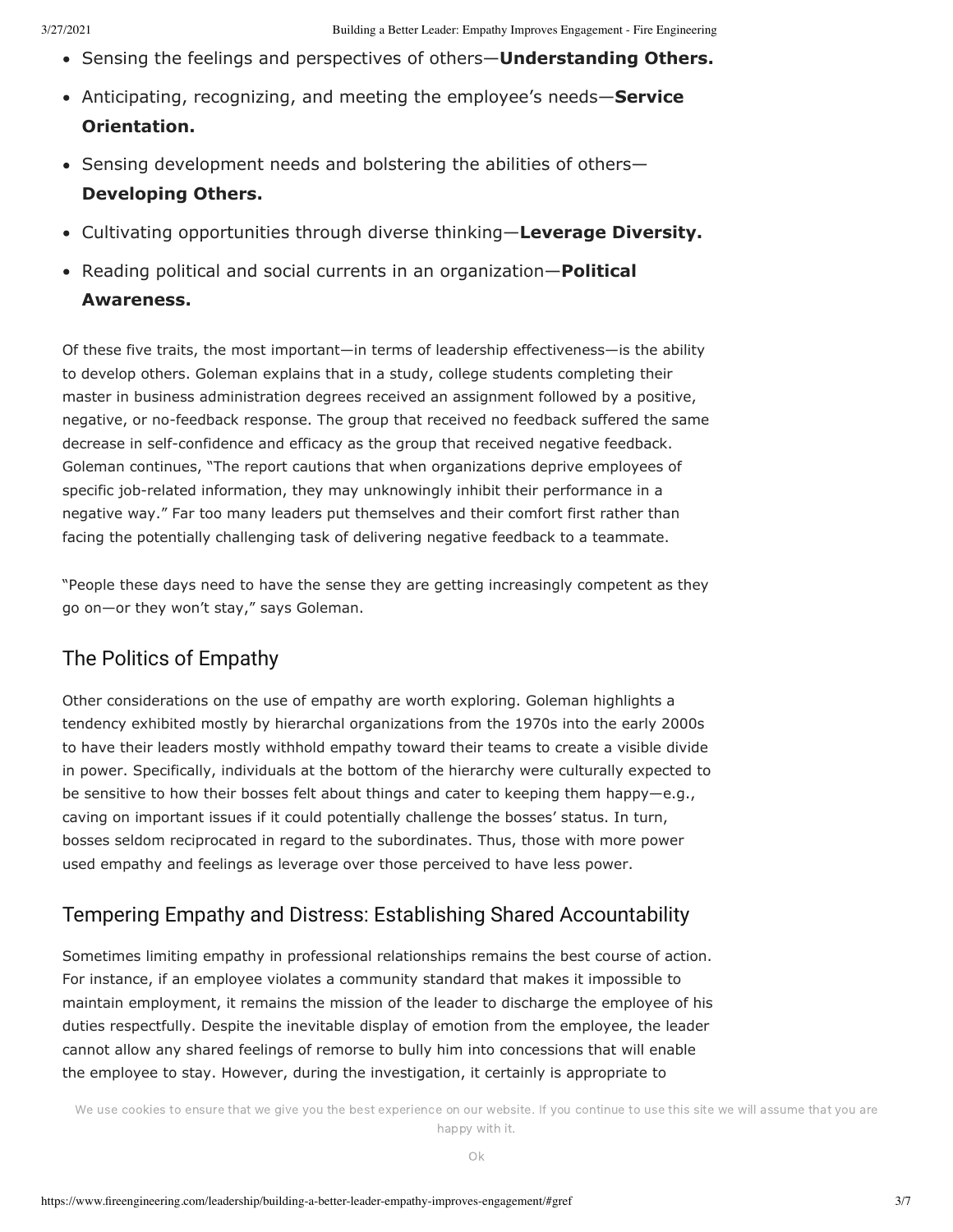#### 3/27/2021 Building a Better Leader: Empathy Improves Engagement - Fire Engineering

The use of empathy also allows for more in-depth reflection to help determine if the punishment fits the offense. In many instances, the use of empathy reveals the underlying system or organizational processes that set the employee up for failure, such as inappropriate training or faulty equipment. Goleman provides this caveat: "Managers who go overboard in focusing on relationships or catering to people's emotional needs at the expense of organizational requirements perform poorly." Put another way, leaders cannot merely exist as "buddies" to their team. A professional standard, a requirement of leadership, has to exist and be adhered to.

Empathy distress is a phenomenon in which a highly empathic individual is exposed to someone in crisis and starts adopting the distress rather than having the self-regulation skills to keep calm. The ability to stay calm has obvious value on the fireground; no one wants to follow someone who flips out when faced with a challenging emergency medical services or fire response. This doesn't mean you can't feel what the patient or employee is feeling; it means you have to have the courage to overcome any negative feelings to accomplish the mission. When 911 is called, whether it's an actual emergency or not, the person who dialed thinks it's a crisis—an event that he no longer has the faculties or resources to handle; our job is to stabilize and resolve that crisis to the best of our abilities. Our oath demands professionalism, a dedication to training, and an adherence to community standards.

### Evaluation Exasperation Is Widespread

"Annual employee evaluations are virtually a joke," reports a supervisor from a large urban department. He explains, "They do not correlate raises, promotions, transfers, or any other obvious valuable reason for being in existence." The supervisor relates that as a firefighter, he remembers being called into the office and asked to sign his evaluation—not asked to read it, mind you, just to sign it so it could be filed away. He vividly remembers when one of his old-school lieutenants, whom he admires very much, told him that he was doing well and to keep up with what he was doing. From the firefighter's perspective, this was a glowing endorsement from that officer.

Another firefighter reports that one day while looking through his employee file in the firehouse, he came across his latest evaluation, which he was not given to read. The evaluator wrote, "Informed and declined to sign." The firefighter said, "That really bothered me. Not only wasn't I informed (or even given the opportunity to see the evaluation),[but] I never would decline to sign something that had to do with my firefighting career."

Stories like this one are unfortunate because modeling is one of the primary means of learning. If the employees experience such situations as described above, they learn to put little value on providing feedback and can carry this destructive behavior forward when it's their turn to lead. Leaders should always have at the forefront of their minds their team's development and growth and how to accomplish it. This can mean challenging the existing status quo and culture. For every three employees who could care less about feedback as long as they get their raises, there are two who will go the extra mile and make a difference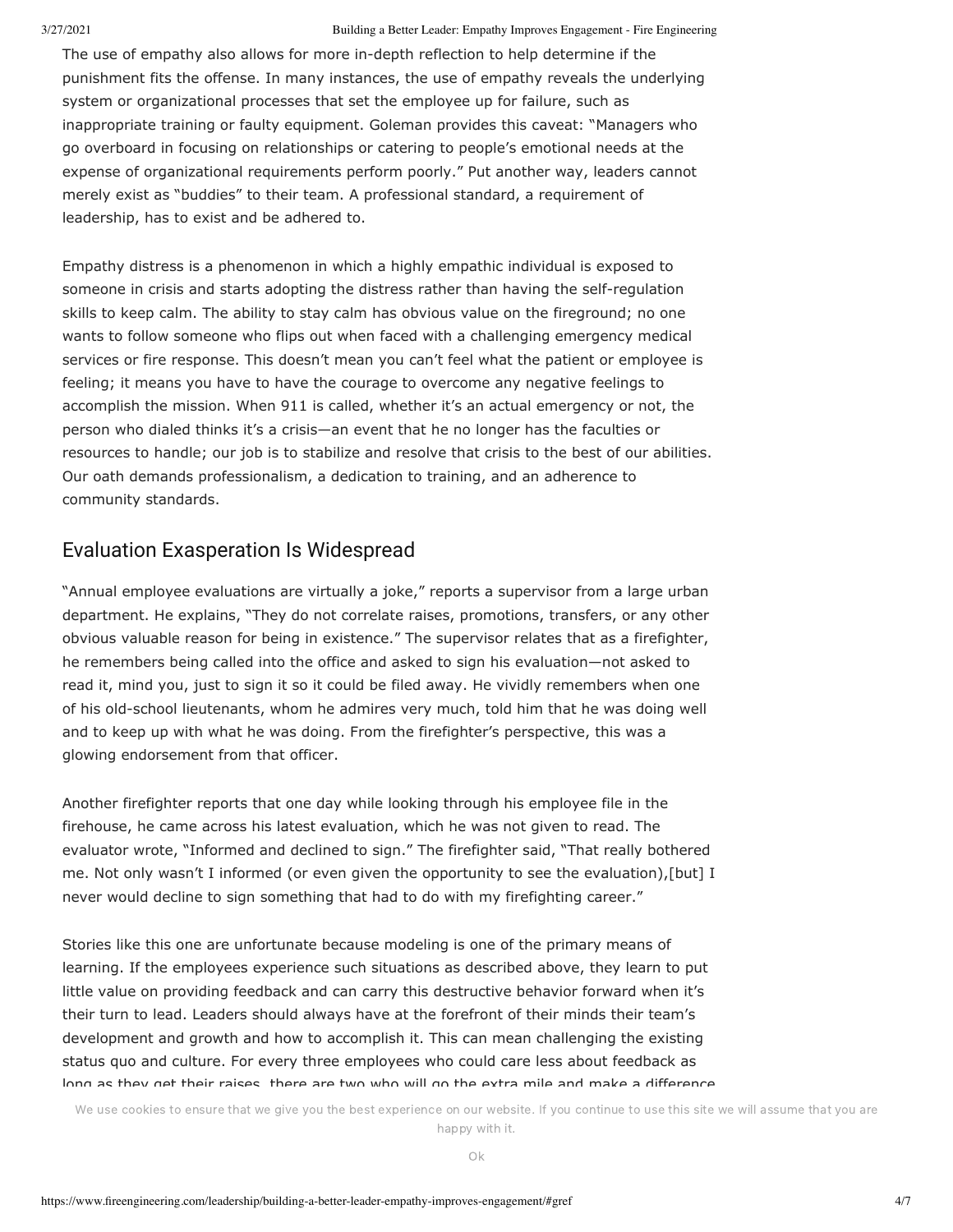#### Moving Up and Moving Forward

#### **By Stephen Marsar**

As I started moving up the ranks in my department, I saw how evaluations were generally handled: change the date, change the number of years on the job, sign and print "Informed and declined to sign" in the space for the firefighter's signature, file one copy, and forward another through the chain of command. No one even knew where they ended up! I decided not to take that same road.

Today, the process has been updated and has made evaluations more relevant; back then, I decided to go through each evaluation I was expected to complete and rated my individual firefighters up or down for each category, depending on their performance over the past year. Not all firefighters are "average" or "above average" in every category. It's a fact that all of us are better at some things than others, so why not be honest?

When I became a company commander, I took it one step further. I took my company firefighter roster and divided it among the lieutenants and me. Each would evaluate five or six firefighters based on our shift assignments and which firefighters we worked with most often. I insisted that my lieutenants complete the categories truthfully and, most importantly, write an honest critique of the firefighter's performance on the evaluator's comment line. Additionally, I forbade them from putting down the proverbial and obligatory "informed and declined to sign." I asked them to sit down for five minutes with each firefighter; allow each to read his evaluation and add a comment if he wanted; and, most importantly, sign the document.

Luckily, in all of my companies as in the rest of the department, most evaluations were easy to write. Most firefighters were step-up individuals; team players; and, through training and experience, good, effective, and knowledgeable firefighters. For these firefighters, having them read the evaluation and the officer's comments was an opportunity to pat them on the back and tell them (and the department) how they were doing as a firefighter, and how we —the officers—felt about them as individuals.

This had a tremendous effect on the firefighters. The first year, they were unsure, uncomfortable, and even surprised that they were evaluated (most of them had never seen an evaluation—even after years on the job). The officers were responsible for rating them, and they were allowed to read, discuss, comment, and sign the form. In the ensuing years, the firefighters looked forward to this practice, and they welcomed the evaluation process as a pat on the back and the positive reinforcement that the majority of them deserved. After all, for most of us, being called a "good firefighter" by our peers is a badge of honor and a vestige to be proud of.

#### No Good Deed Goes Unpunished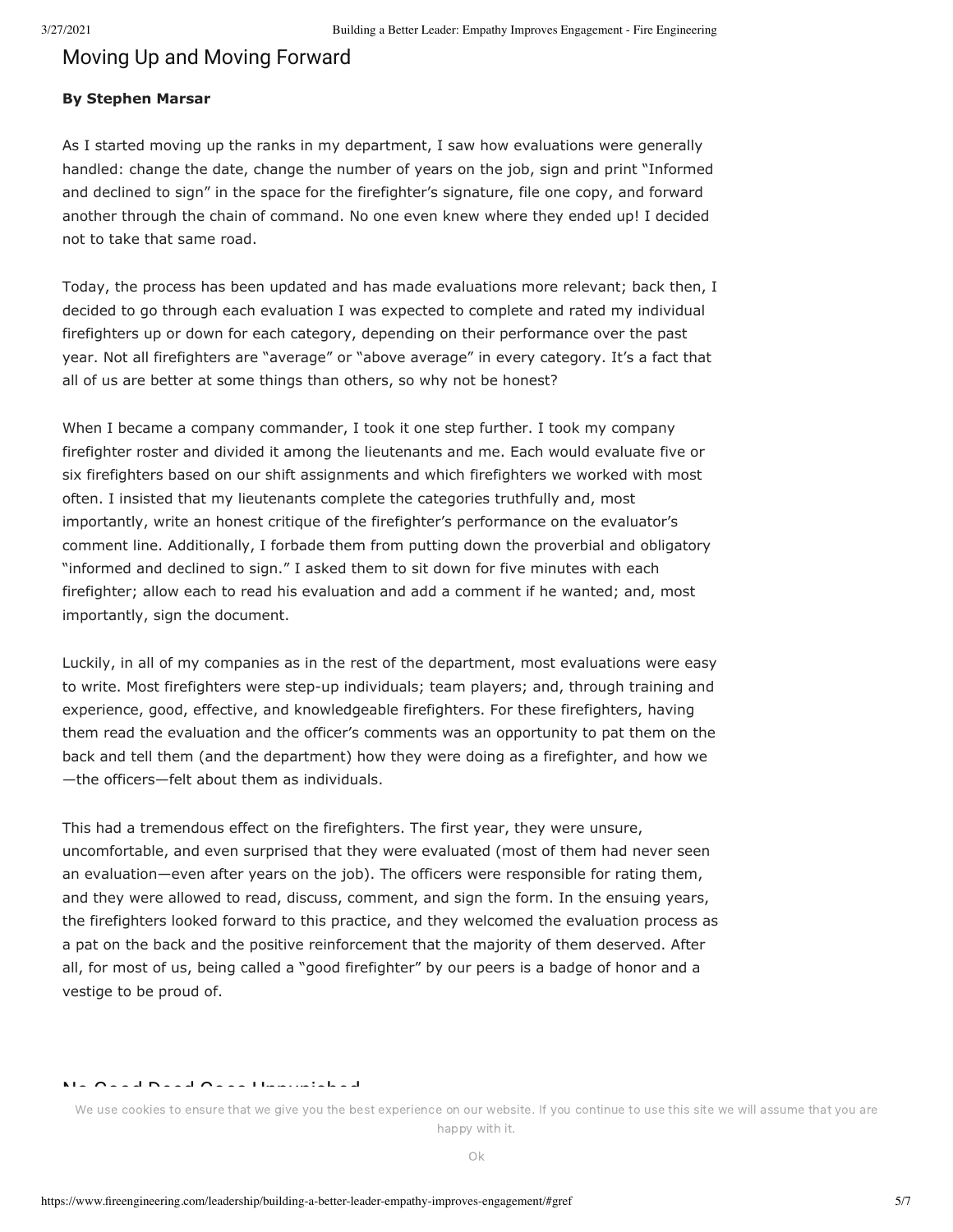better. Still, others don't seem to get it or even care. They have a poor attitude, work ethic, and so on. The evaluation policy instituted above, again, allows the officers to give credit where it is due for these individuals and to document where they are deficient. Whether it is interpersonal skills, personal hygiene, firehouse routine, emergency knowledge, or skills performance, the weak points can be documented; discussed in the open; and perhaps, more importantly, offer a basis for developing a plan to overcome those deficiencies and give the firefighter a chance to explain (or at least think about) what were identified as areas needing improvement. Additionally, if the firefighters disagree with the officer's assessment, they get to talk about it. There's even a place on the form for them to document it.

Positively using evaluations meets each of the five areas of empathy discussed above understanding, service, development, leverage, and politics. Officers must take them seriously, use them to their and the firefighters' advantage, and improve performance through the power of empathy. Remember, if you think your employees need to hear something, either good or bad, chances are they do. It's easier to laud praise, but it is equally as important to challenge and hold yourself accountable to increasingly higher standards.

#### **References**

1. Goleman, Daniel. *Working with Emotional Intelligence.* (2000). Bantam Dell.

2. Martin, B and Marsar, S. (April 2018) ["Avoid Leading Under the Influence of Emotions."](https://www.fireengineering.com/2018/04/01/253152/avoid-leading-under-the-influence-of-emotions/) *Fire Engineering*, 149-152.

**BENJAMIN MARTIN** has 16 years in public safety and is a lieutenant with a large metropolitan fire department in Virginia. He has written leadership articles for *Fire Engineering*, the Fire Department Training Network, the International Society of Fire Service Instructors, FirefighterToolbox, and FirefighterWife. He contributes to the leadership training featured at EmbraceTheResistance.com.

**STEPHEN MARSAR**, MA, EFO, CIC, is a 29-year veteran of the Fire Department of New York (FDNY) and a battalion chief in Battalion 6. He served as chief and commissioner of the Bellmore (NY) Volunteer Fire Department. Marsar's certifications include National Incident Safety Officer; FDNY IMT—Type 1 Unit Leader; National and New York State Fire Instructor level II; and Department of Health regional faculty member. A two-time winner of the Federal Emergency Management Agency National Outstanding Research Award, he is an adjunct professor at the Nassau Community College and a chief instructor for the FDNY and Nassau County Fire Service and EMS academies. He is an advisory board member of *Fire Engineering.*

#### **RELATED**

#### **[Leadership: Go Ahead, Boss! Write Me Up!](https://www.fireengineering.com/2019/07/01/357947/leadership-go-ahead-boss-write-me-up/)**